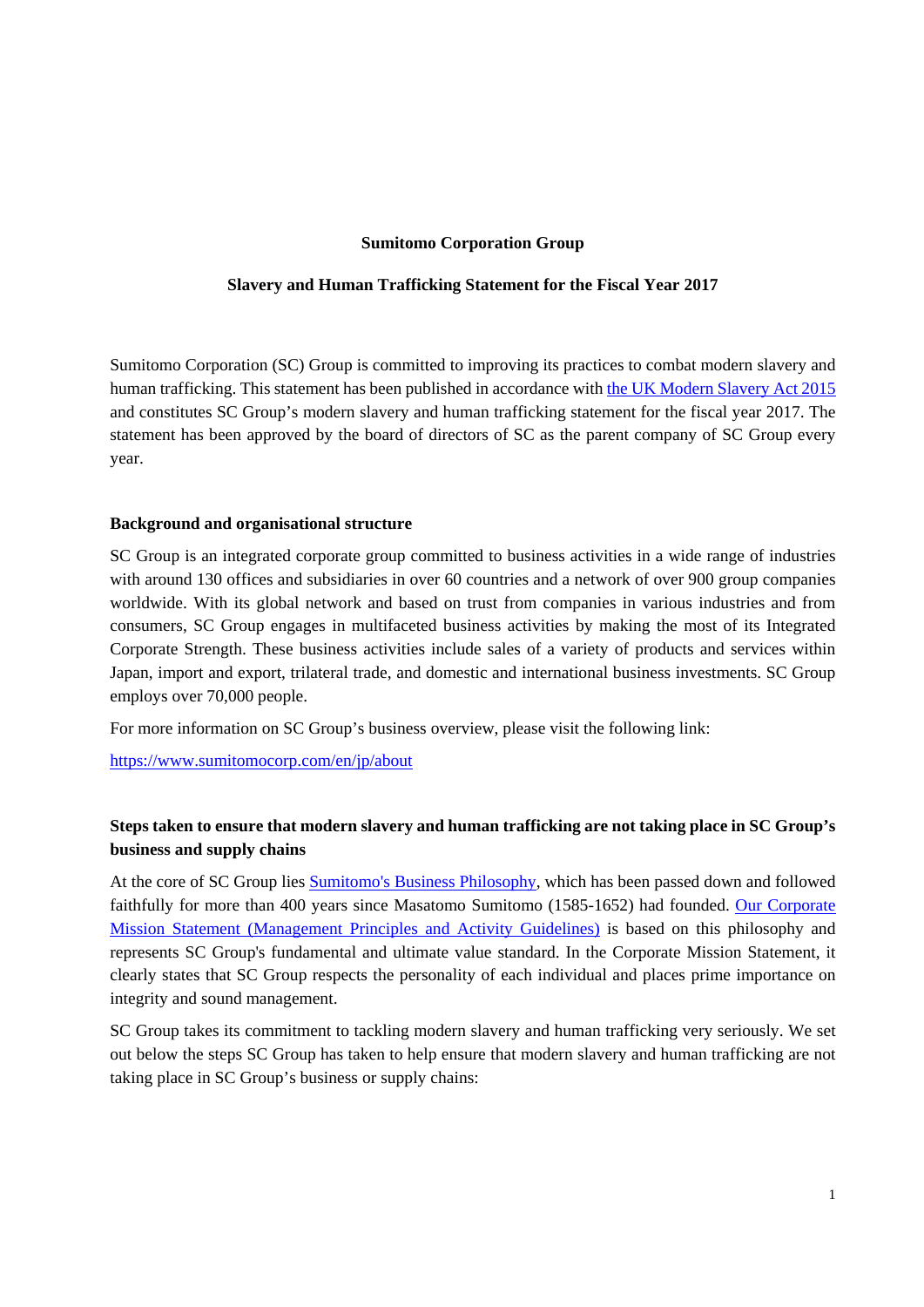# *[Action Guidelines for Supply Chain Management](https://www.sumitomocorp.com/en/jp/sustainability/csr#01)*

SC group has established [the CSR Action Guidelines for Supply Chain Management.](https://www.sumitomocorp.com/en/jp/sustainability/csr#01) Through the implementation of these guidelines, we are aiming to realize a sustainable society by working together with our suppliers, business partners, and contractors, etc. to achieve responsible value chain management. As part of these guidelines, SC Group sets out its values to "Respect human rights and not to be complicit in human rights abuses" and to "Prevent forced labor, child labor and the payment of unfairly low wages." These principles establish the overarching guidelines encompassing our commitment to combating modern slavery and human trafficking.

# *[Identification of SC Group's Material Issues](https://www.sumitomocorp.com/en/jp/sustainability/material-issues)*

SC announced the identification of its "[Six Material Issues to Achieve Sustainable Growth with Society"](https://www.sumitomocorp.com/en/jp/sustainability/material-issues) in April 2017, a set of social issues that SC Group regards as important and should prioritize addressing through its business activities as well as the challenges SC Group needs to overcome in creating solutions.

These material issues were defined based on Sumitomo's Business Philosophy and the SC Group's Corporate Mission Statement. Going forward, SC Group will position these material issues as an important factor in developing business strategies and in the decision-making process for individual businesses.

<Issues that SC Group should prioritize addressing through its business activities>

- ・Achieving harmony with the global environment
- ・Contributing to the development of local communities and industries
- ・Establishing a foundation for comfortable and enriching lifestyles
- Providing diverse "Accessibility"
- <The challenges SC Group needs to overcome in creating solutions>
- ・Developing human resources and promoting diversity
- ・Enhancing governance

SC Group will continue to help ensure that modern slavery and human trafficking are not taking place in SC Group's business or supply chains through enhancing governance.

# *[Active commitment to the UN Global Compact](https://www.sumitomocorp.com/en/jp/sustainability/initiative)*

SC signed [the UN Global Compact](https://www.unglobalcompact.org/what-is-gc/mission/principles) and declared its support for the 10 principles in March 2009 as the parent company of SC Group. This international sustainability related initiative shares the same values as our Corporate Mission Statement. With our participation in the Global Compact, SC has committed itself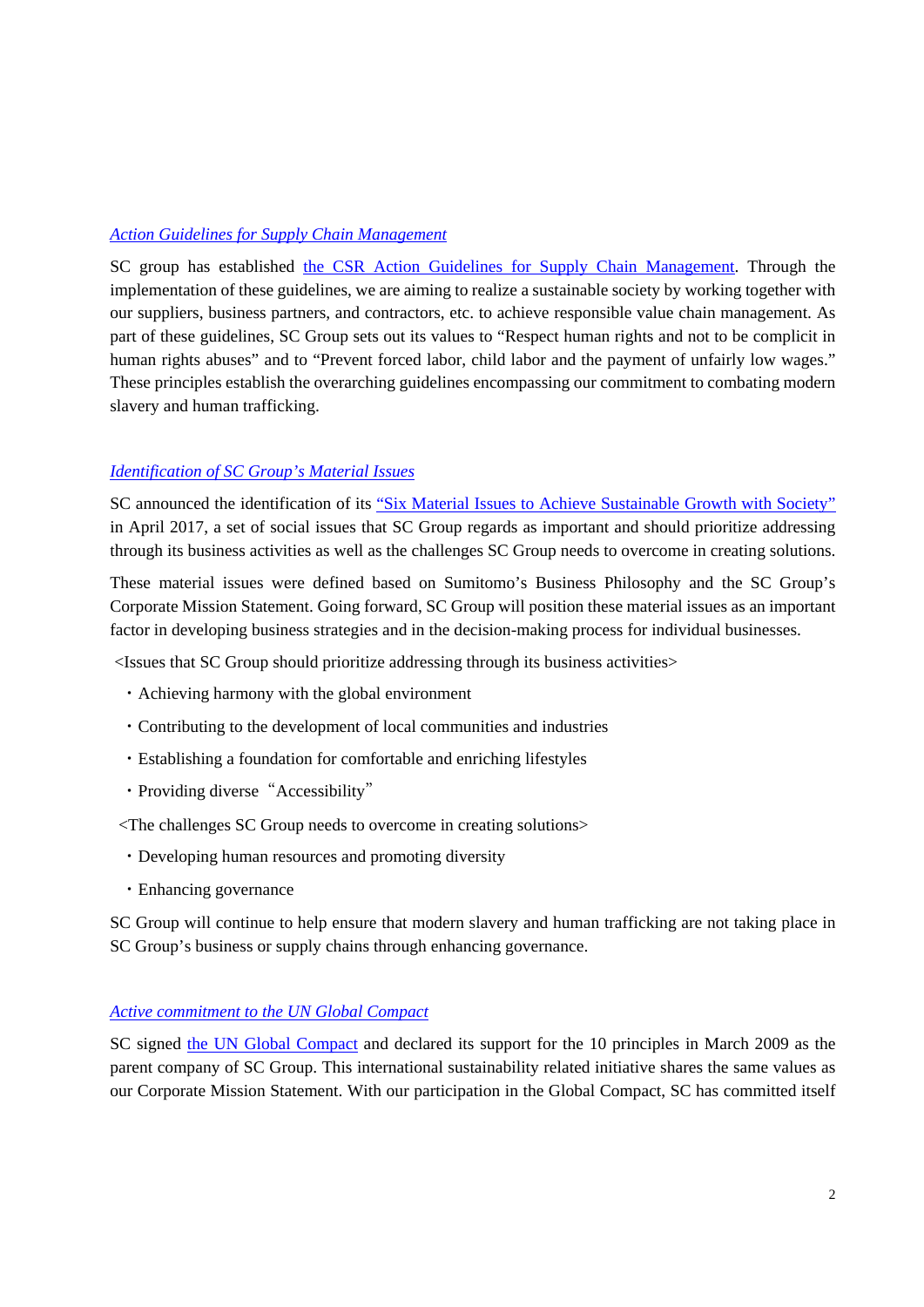to further increasing corporate value by constantly seeking out areas of its business activities that can be improved in light of the values advocated by the 10 principles. The UN Global Compact has been referred also through the internal auditing process of SC Group.

In addition, SC actively participates as a Board Member of the Global Compact Network Japan, a local Global Compact network.

# *[Training and workshops](https://www.sumitomocorp.com/en/jp/sustainability/csr#08)*

SC, as the parent company of SC Group, provides numerous opportunities to promote the understanding and entrenchment of [the Action Guidelines,](https://www.sumitomocorp.com/en/jp/sustainability/csr#01) including:

- training for new employees and locally hired employees; and
- pre-departure briefings with executive managers being sent on overseas assignments.

In the fiscal year 2017, we have held training sessions for 162 new employees and 259 locally hired employees, and more than 20 briefings with executive managers on overseas assignments.

In our efforts to tackle the issue of human rights abuses (including modern slavery and human trafficking), SC has invited external experts to host a lecture in March 2018. Attended by 82 employees, the lecture has provided hands-on training on such topics as the relevance of human rights to corporations and case studies of corporate human rights abuses.

Furthermore, in order to disseminate our knowledge and raise our awareness especially about modern slavery, we have utilized an American NGO's free e-learning courses, which are Verite's on Supply Chain Accountability on forced labor and human trafficking as a useful training material, which is one of the referred tools on '[Transparency in Supply Chains: A Practical guide' published by UK Home Office](https://www.gov.uk/government/publications/transparency-in-supply-chains-a-practical-guide).

## *Checklists and business unit reviews*

In addition to SC's training programmes, we have created checklists for business units to review from a sustainability perspective our own business activities as well as those of related parties in our supply chains, such as suppliers, subsidiaries and associated companies, business partners, and contractors, etc. Since SC conducts a wide range of business in multiple sectors, the associated risks vary, however the eradication of any instances of modern slavery and human trafficking remains a key priority.

Drawing on the knowledge and skills acquired through SC's training programme and specialised meetings, business units identify specific parts of their business and supply chains to undergo review. The associated risks are evaluated with regard to the context in which those business units operate. This includes, for example, an analysis of areas where the incidence of modern slavery and human trafficking is likely to be